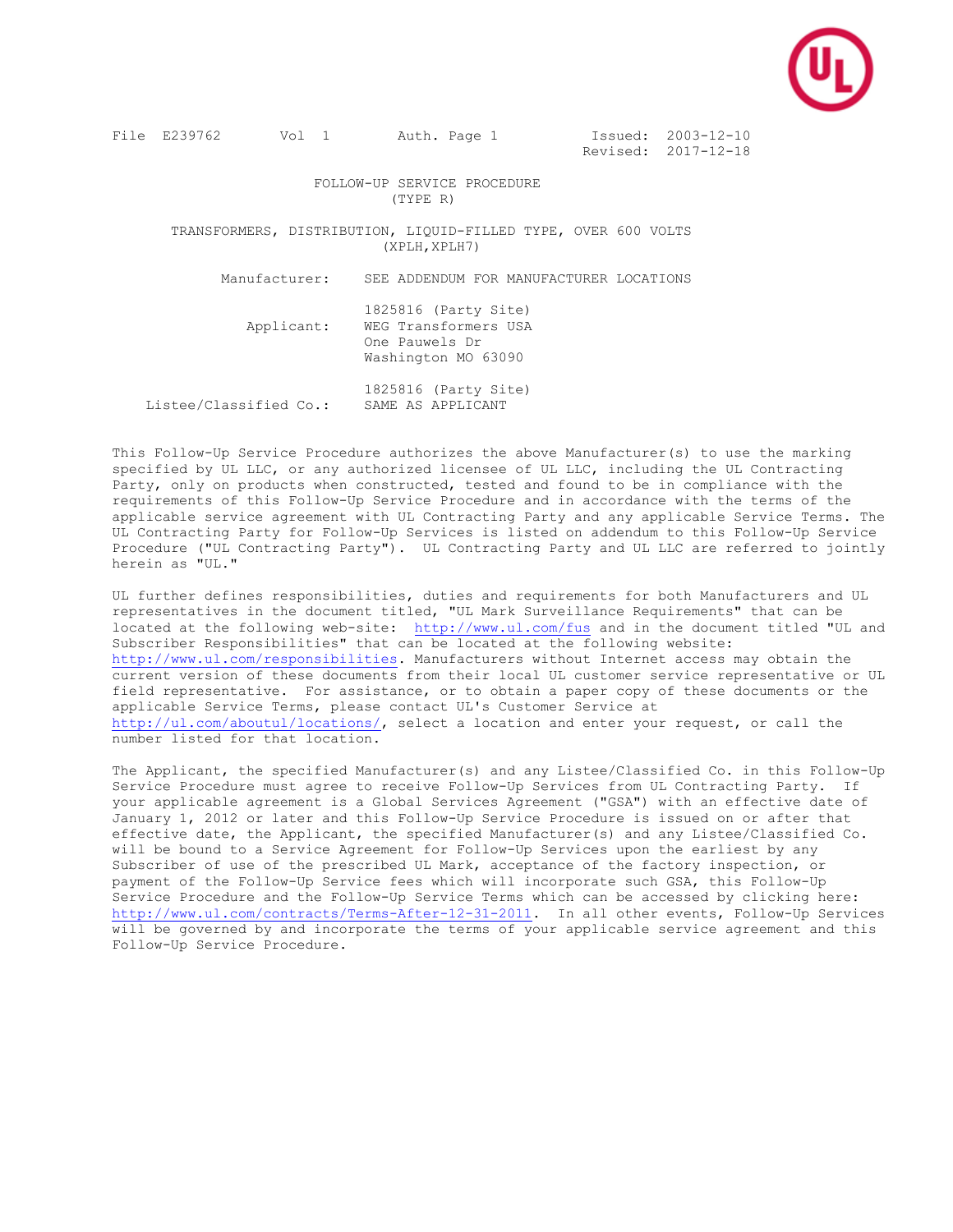File E239762 Vol 1 Auth. Page 2

Issued: 2003-12-10<br>Revised: 2017-12-18

It is the responsibility of the Listee/Classified Co. to make sure that only the products meeting the aforementioned requirements bear the authorized Marks of UL LLC, or any authorized licensee of UL LLC.

This Follow-Up Service Procedure contains information for the use of the above Manufacturer(s) and representatives of UL and is not to be used for any other purpose. It is provided to the Manufacturer with the understanding that it will be returned upon request and is not to be copied in whole or in part.

This Follow-Up Service Procedure, and any subsequent revisions, is the property of UL and is not transferable. This Follow-Up Service Procedure contains confidential information for use only by the above named Manufacturer(s) and representatives of UL and is not to be used for any other purpose. It is provided to the Subscribers with the understanding that it is not to be copied, either wholly or in part unless specifically allowed, and that it will be returned to UL, upon request.

Capitalized terms used but not defined herein have the meanings set forth in the GSA and the applicable Service Terms or any other applicable UL service agreement.

UL shall not incur any obligation or liability for any loss, expense or damages, including incidental, consequential or punitive damages arising out of or in connection with the use or reliance upon this Follow-Up Service Procedure to anyone other than the above Manufacturer(s) as provided in the agreement between UL LLC or an authorized licensee of UL LLC, including UL Contracting Party, and the Manufacturer(s).

UL LLC has signed below solely in its capacity as the accredited entity to indicate that this Follow-Up Service Procedure is in compliance with the accreditation requirements.

Bruce A. Mahrenholz Director North American Certification Program